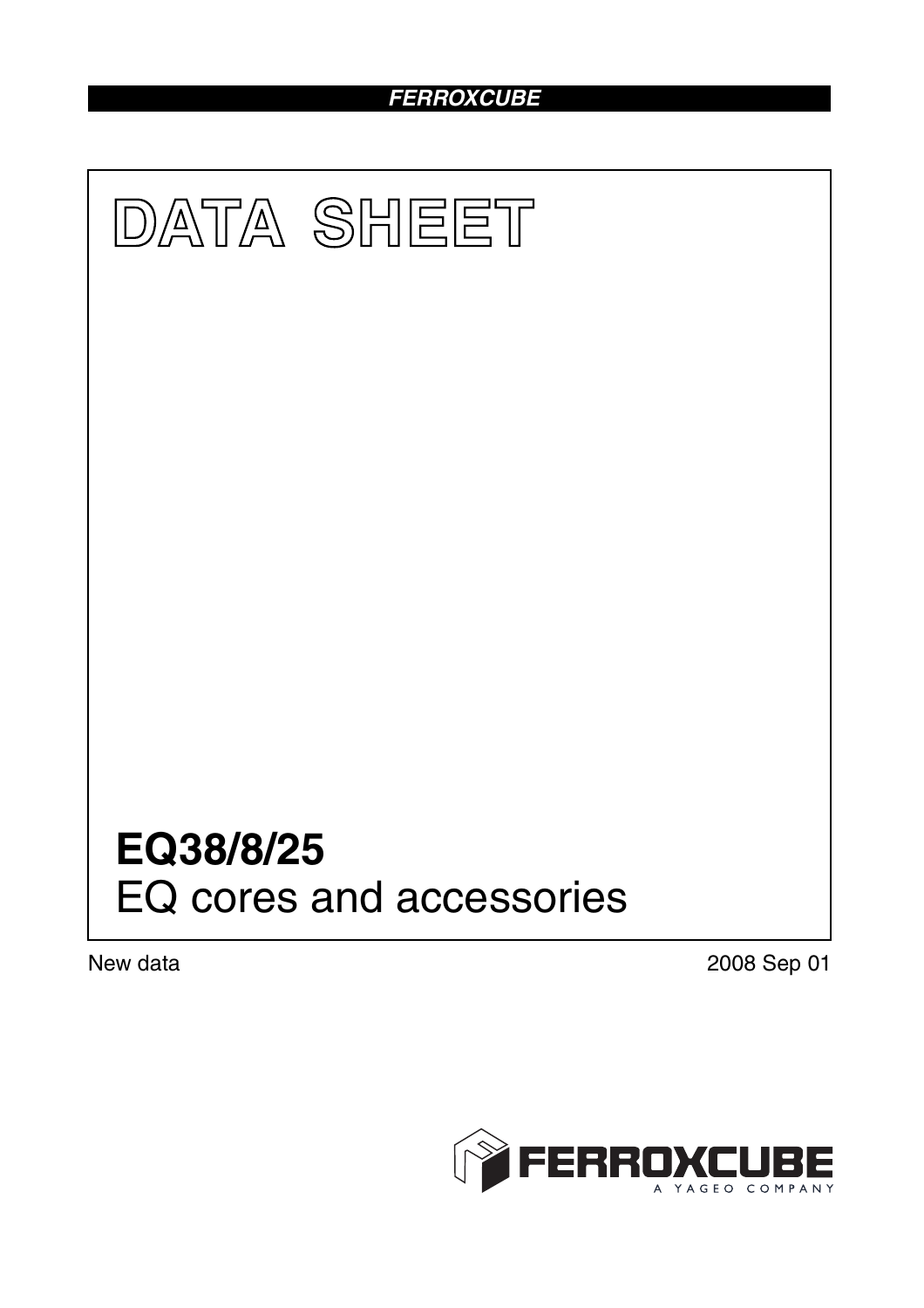## **CORES**

|  | Effective core parameters of a set of EQ cores |  |  |
|--|------------------------------------------------|--|--|
|  |                                                |  |  |

| <b>SYMBOL</b>  | <b>PARAMETER</b>  | <b>VALUE</b>   | <b>UNIT</b>     |
|----------------|-------------------|----------------|-----------------|
| $\Sigma(I/A)$  | core factor (C1)  | 0.341          | $mm-1$          |
| $V_{e}$        | effective volume  | 7900           | mm <sup>3</sup> |
| l <sub>e</sub> | effective length  | 51.9           | mm              |
| A <sub>e</sub> | effective area    | 152            | mm <sup>2</sup> |
| min            | minimum area      | 119            | mm <sup>2</sup> |
| m              | mass of core half | $\approx$ 21.5 |                 |



## **Effective core parameters of an EQ/PLT combination**

| <b>SYMBOL</b>             | <b>PARAMETER</b> | <b>VALUE</b>   | <b>UNIT</b>     |
|---------------------------|------------------|----------------|-----------------|
| $\Sigma(I/A)$             | core factor (C1) | 0.282          | $mm-1$          |
| $\mathsf{V}_{\mathsf{e}}$ | effective volume | 6190           | mm <sup>3</sup> |
| $\mathsf{I}_{\mathsf{e}}$ | effective length | 41.7           | mm              |
| $A_{\rm e}$               | effective area   | 148            | mm <sup>2</sup> |
| $A_{min}$                 | minimum area     | 119            | mm <sup>2</sup> |
| m                         | mass of plate    | $\approx$ 14.6 | g               |

## **Ordering information for plates**

| <b>GRADE</b>     |       | <b>TYPE NUMBER</b> |
|------------------|-------|--------------------|
| 3C94             |       | PLT38/25/2.7-3C94  |
| 3C <sub>95</sub> | des   | PLT38/25/2.7-3C95  |
| 3C <sub>96</sub> | des   | PLT38/25/2.7-3C96  |
| 3F35             | des   | PLT38/25/2.7-3F35  |
| 3F <sub>4</sub>  | des   | PLT38/25/2.7-3F4   |
| 3F45             | (prof | PLT38/25/2.7-3F45  |

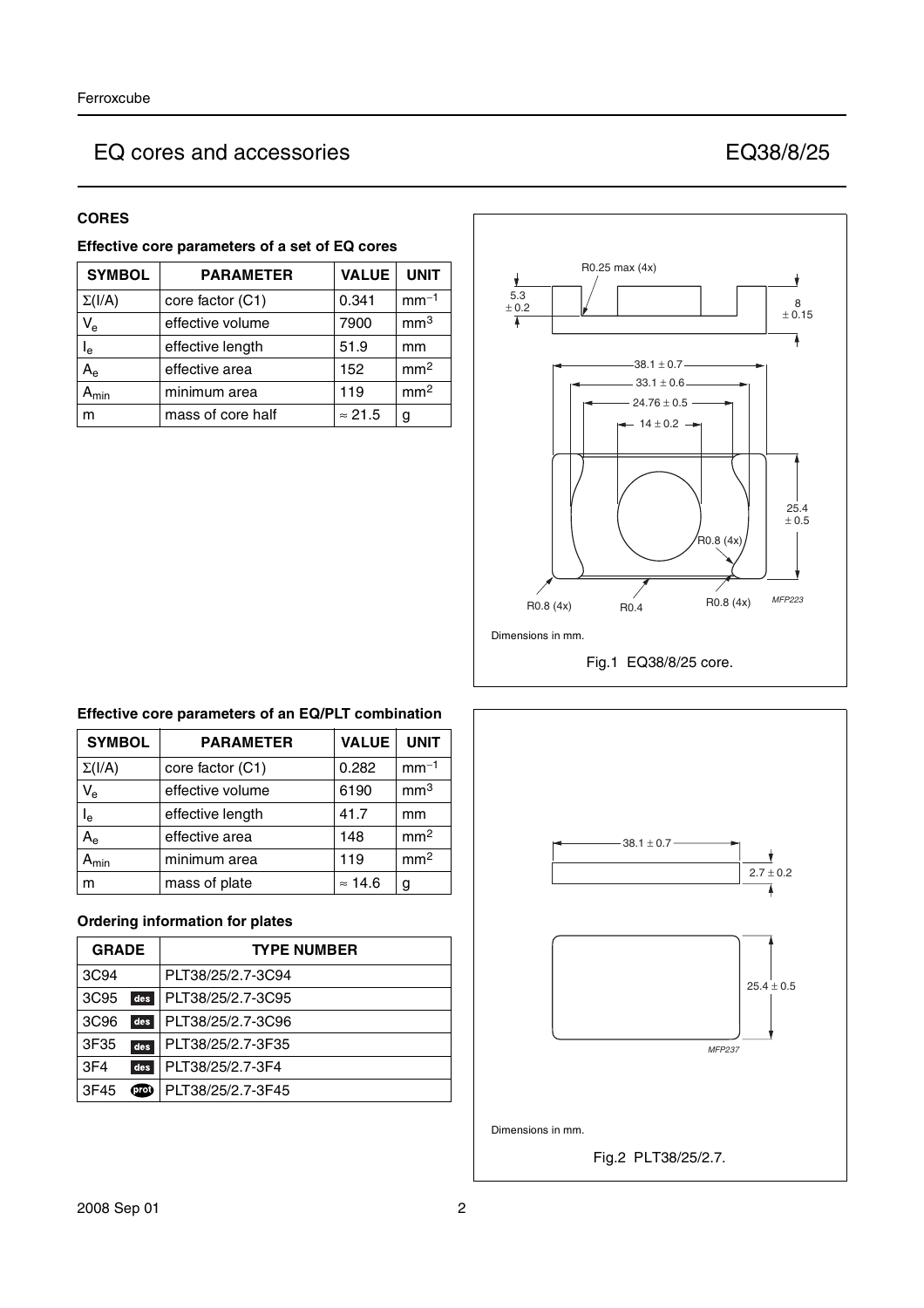## **Core halves for use in combination with an EQ core**

 $A_L$  measured in combination with a non-gapped core half, clamping force for  $A_L$  measurements, 50  $\pm$  20 N.

| <b>GRADE</b> | Αı<br>(nH)       | μ <sub>e</sub> | <b>AIR GAP</b><br>$(\mu m)$ | <b>TYPE NUMBER</b> |
|--------------|------------------|----------------|-----------------------------|--------------------|
| 3C94         | $7000 \pm 25 \%$ | $\approx$ 1900 | $\approx 0$                 | EQ38/8/25-3C94     |
| 3C95<br>des  | $8810 \pm 25 \%$ | $\approx$ 2395 | $\approx 0$                 | EQ38/8/25-3C95     |
| des<br>3C96  | 6300 ± 25 $%$    | $\approx$ 1710 | $\approx 0$                 | EQ38/8/25-3C96     |
| 3F35<br>des  | $4500 \pm 25 \%$ | $\approx$ 1220 | $\approx 0$                 | EQ38/8/25-3F35     |
| des<br>3F4   | $3000 \pm 25 \%$ | $\approx 815$  | $\approx 0$                 | EQ38/8/25-3F4      |
| 3F45<br>௵    | $3000 \pm 25 \%$ | $\approx 815$  | $\approx 0$                 | EQ38/8/25-3F45     |

#### **Core halves for use in combination with a plate (PLT)**

 $A_L$  measured in combination with a plate (PLT), clamping force for  $A_L$  measurements, 50  $\pm$  20 N.

| <b>GRADE</b>            | $A_{L}$<br>(nH)   | μe             | <b>AIR GAP</b><br>$(\mu m)$ | <b>TYPE NUMBER</b> |
|-------------------------|-------------------|----------------|-----------------------------|--------------------|
| 3C94                    | $8200 \pm 25 \%$  | $\approx$ 1840 | $\approx 0$                 | PLT38/25/2.7-3C94  |
| des<br>3C95             | $10220 \pm 25 \%$ | $\approx$ 2295 | $\approx 0$                 | PLT38/25/2.7-3C95  |
| 3C <sub>96</sub><br>des | $7400 \pm 25 \%$  | $\approx$ 1660 | $\approx 0$                 | PLT38/25/2.7-3C96  |
| 3F35<br>des             | 5300 $\pm$ 25 %   | $\approx$ 1190 | $\approx 0$                 | PLT38/25/2.7-3F35  |
| des<br>3F <sub>4</sub>  | $3500 \pm 25 \%$  | $\approx 785$  | $\approx 0$                 | PLT38/25/2.7-3F4   |
| 3F45<br>$\circ$         | $3500 \pm 25 \%$  | $\approx 785$  | $\approx 0$                 | PLT38/25/2.7-3F45  |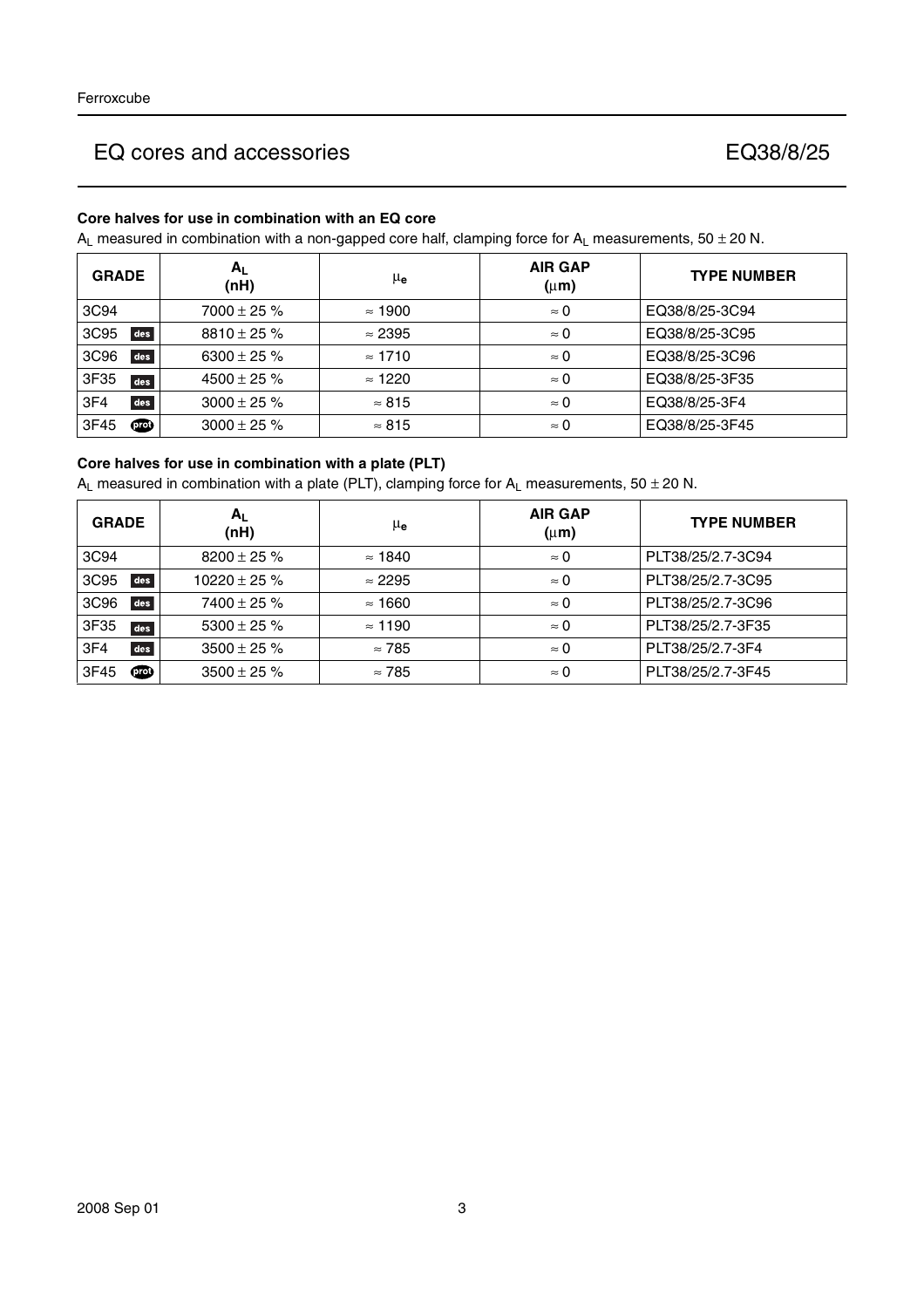|                                   | $B(mT)$ at                                      | CORE LOSS (W) at                              |                                                 |                                                 |                                                |  |
|-----------------------------------|-------------------------------------------------|-----------------------------------------------|-------------------------------------------------|-------------------------------------------------|------------------------------------------------|--|
| <b>CORE</b><br><b>COMBINATION</b> | $H = 250$ A/m;<br>$f = 10$ kHz;<br>$T = 100 °C$ | f = 100 kHz;<br>$B = 100$ mT;<br>$T = 100 °C$ | $f = 100$ kHz;<br>$B = 200 mT$ ;<br>$T = 25 °C$ | $f = 100$ kHz;<br>$B = 200$ mT;<br>$T = 100 °C$ | $f = 500$ kHz;<br>$B = 50 mT;$<br>$T = 100 °C$ |  |
| EQ+EQ38-3C94                      | $\geq$ 320                                      | $\leq 0.72$                                   | $\leq 4.8$                                      |                                                 |                                                |  |
| EQ+PLT38-3C94                     | $\geq$ 320                                      | $\leq 0.56$                                   | $\leq 3.8$                                      |                                                 |                                                |  |
| EQ+EQ38-3C95                      | $\geq$ 320                                      |                                               | $≤ 4.66$                                        | $\leq 4.42$                                     |                                                |  |
| EQ+PLT38-3C95                     | $\geq$ 320                                      |                                               | $\leq 3.65$                                     | $\leq$ 3.47                                     |                                                |  |
| EQ+EQ38-3C96                      | $\geq$ 340                                      | $\leq 0.52$                                   |                                                 | $\leq 3.5$                                      | $\leq$ 3.1                                     |  |
| EQ+PLT38-3C96                     | $\geq$ 340                                      | $\leq 0.42$                                   |                                                 | $\leq 2.8$                                      | $\leq 2.4$                                     |  |
| EQ+EQ38-3F35                      | $\geq 300$                                      |                                               |                                                 |                                                 | $≤ 1.2$                                        |  |
| EQ+PLT38-3F35                     | $\geq 300$                                      |                                               |                                                 |                                                 | $\leq 0.94$                                    |  |

### **Properties of core sets under power conditions**

## **Properties of core sets under power conditions (continued)**

|                                   | B (mT) at                                       | CORE LOSS (W) at                               |                                              |                                              |                                                |  |
|-----------------------------------|-------------------------------------------------|------------------------------------------------|----------------------------------------------|----------------------------------------------|------------------------------------------------|--|
| <b>CORE</b><br><b>COMBINATION</b> | $H = 250$ A/m;<br>$f = 10$ kHz;<br>$T = 100 °C$ | f = 500 kHz:<br>$B = 100 mT$ ;<br>$T = 100 °C$ | $f = 1$ MHz;<br>$B = 30$ mT;<br>$T = 100 °C$ | $f = 1$ MHz;<br>$B = 50$ mT;<br>$T = 100 °C$ | $f = 3 MHz$ ;<br>$B = 10 mT$ ;<br>$T = 100 °C$ |  |
| EQ+EQ38-3F35                      | $\geq$ 300                                      | $\leq 8.9$                                     |                                              |                                              |                                                |  |
| EQ+PLT38-3F35                     | $\geq$ 300                                      | $\leq 7.0$                                     |                                              |                                              |                                                |  |
| EQ+EQ38-3F4                       | $\geq$ 300                                      |                                                | $\leq 4.1$                                   |                                              | $\leq 5.8$                                     |  |
| $EQ+PLT38-3F4$                    | $\geq$ 300                                      |                                                | $\leq$ 3.2                                   |                                              | $\leq 4.6$                                     |  |
| EQ+EQ38-3F45                      | $\geq$ 300                                      |                                                | $\leq$ 3.2                                   | $\leq 12$                                    | $\leq 4.7$                                     |  |
| EQ+PLT38-3F45                     | $\geq$ 300                                      |                                                | $\leq 2.5$                                   | $\leq 9.0$                                   | $\leq 3.7$                                     |  |